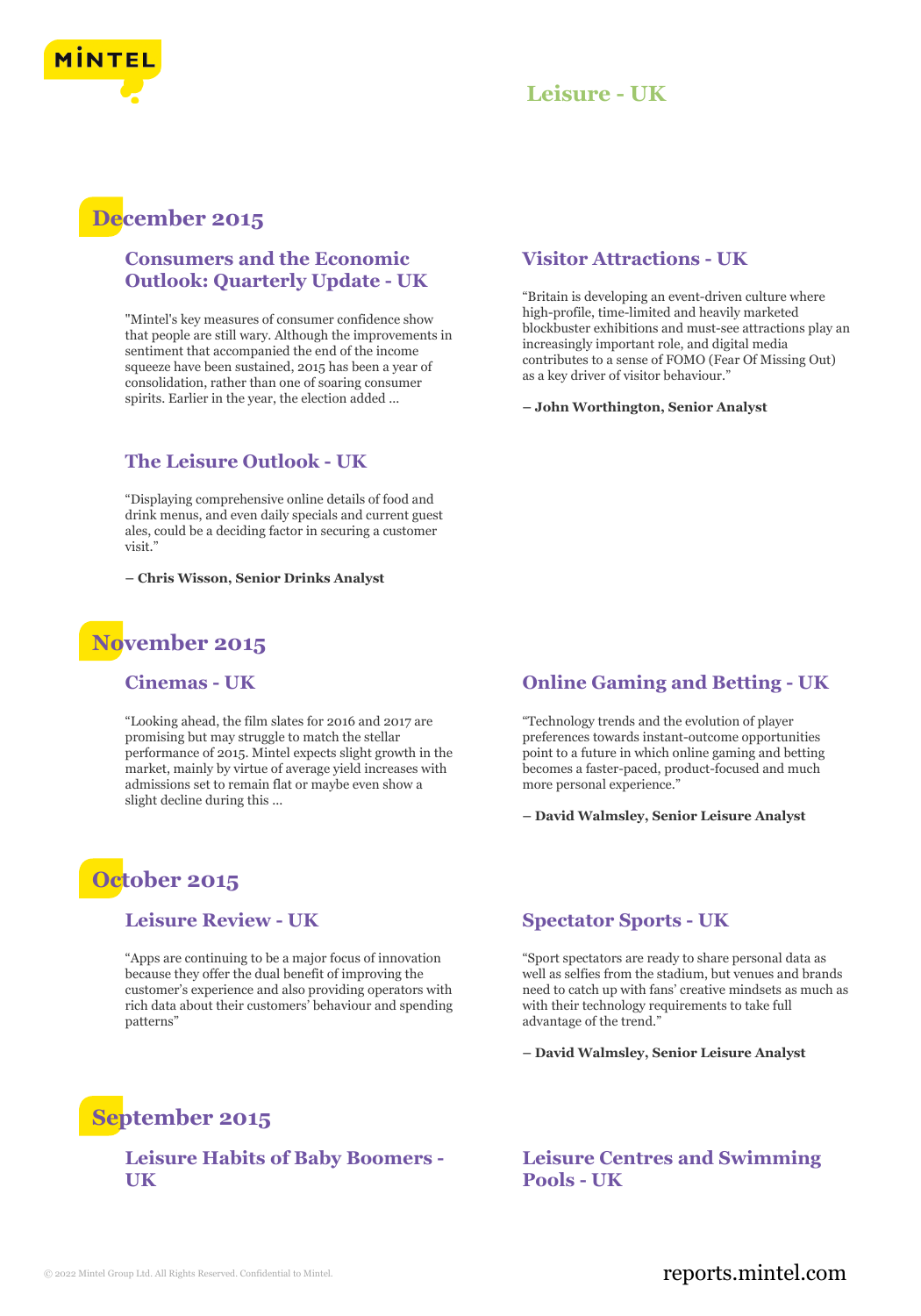

## **Leisure - UK**

"Baby Boomers are a diverse group thanks to the wider choices they had in lifestyle growing up compared with previous generations. Younger Boomers are often at the height of their career, while the oldest are beyond retirement which means financially they are a complex group; some struggling to keep up ...

#### **Spa, Salon and In-Store Treatments - UK**

"The beauty treatment markets enjoyed strong growth in recent years, boosted by new destinations and growing interest; however sales were impacted by cheaper popup locations and at-home devices in 2014. Encouraging an older demographic to visit spas and salons with a health positioning, as well as tempting clients with hightech ...

## **August 2015**

#### **Music Concerts and Festivals - UK**

"The UK live music industry has continued to grow during the past five years, despite the tough prevailing economic environment. Despite steadily rising prices, consumers have demonstrated that they are still prepared to pay 'top dollar' to see the most popular acts, while festivals continue to draw the crowds, although ...

#### **Leisure Habits of Millennials - UK**

Millennials have grown up in a digital world and one of their defining characteristics is their enthusiasm for technology and spending time online. However, they are also constantly on the lookout for new experiences, which can be as simple as trying a new type of food or going to a ...

# **July 2015**

#### **Sports Betting - UK**

The sports betting market in the UK is reaching a tipping point beyond which it becomes digital first and football-led: betting on sport is now more common online than in shops and is rapidly approaching equivalent value also, while the national game relentlessly closes in on the traditional staple of ...

"Public leisure centres and swimming pools have outperformed the sports participation market as a whole in sustaining the gains made around the London 2012 Olympics but now face a future in which deepening funding cuts will place huge pressure on budgets and push local authorities to adopt a more commercial ...

#### **Consumers and the Economic Outlook: Quarterly Update - UK**

"The generally positive outlook of the economic climate, and the benefits that are gradually being witnessed at the individual level, means that the people of Britain are finally regaining their confidence. For the first time since the economic downturn, Mintel's data shows that more people feel better off compared to ...

#### **Health and Fitness Clubs - UK**

Nearly four fifths of UK adults have at least one health or fitness goal, yet only 12% currently use a gym. However, the indications for the private health and fitness club sector remain promising, with the continued rise of budget gyms helping to break down the barriers associated with more ...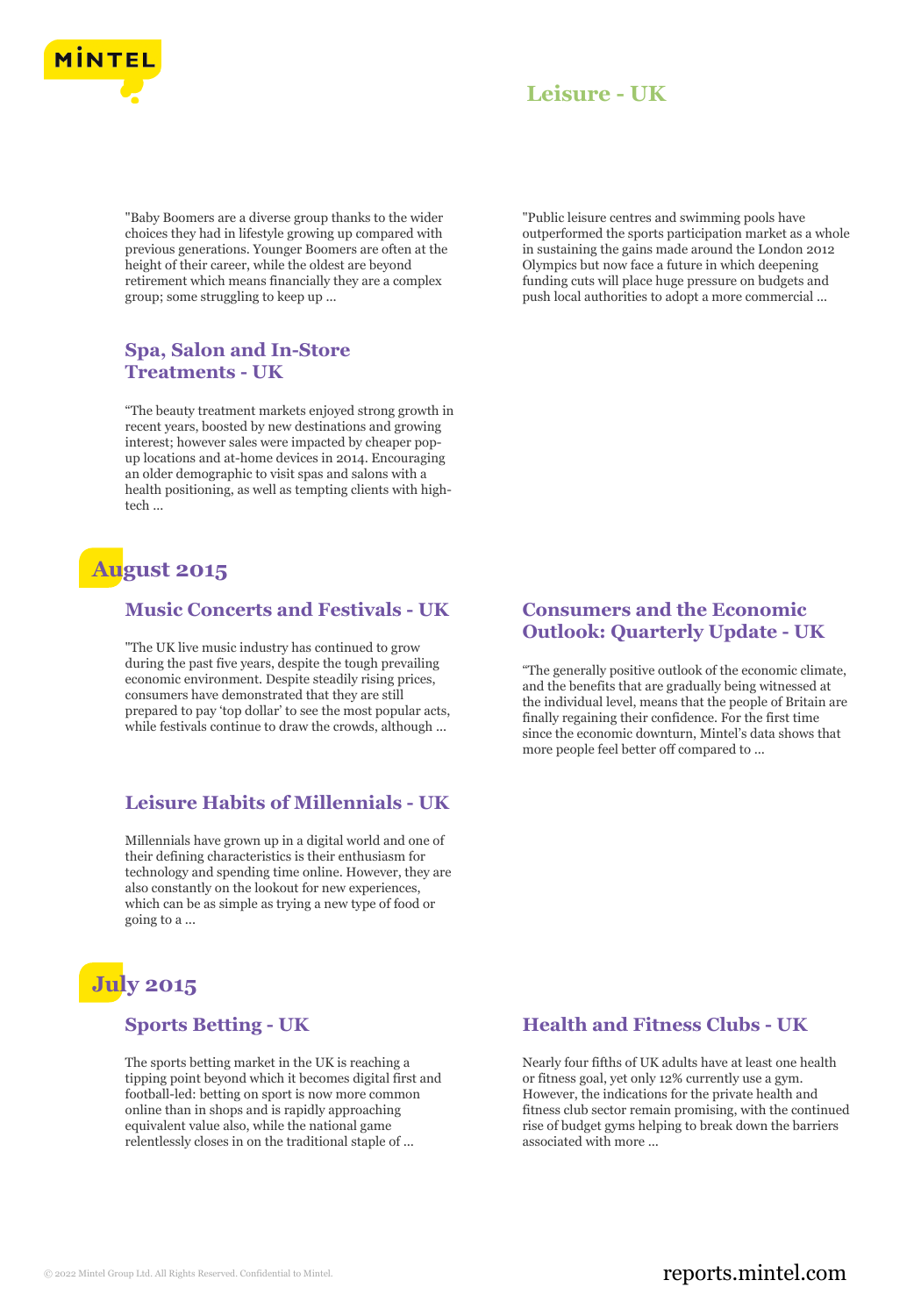



## **June 2015**

#### **Bicycle Accessories - UK**

"There is potential to take wearable technology to the next level, with the development of smartwear. In some sectors this is already a reality – a good example being eyewear. However, there is also scope to develop smart clothing and smart helmets."

**– Michael Oliver, Senior Leisure & Media ...**

## **May 2015**

#### **Social Networking - UK**

"Privacy has become one of central debates surrounding social/media networks as users increasingly question the ways in which their data is being obtained and used. There is a need for the major networks to increase their transparency regarding their use of data, and ensure that opt-out options are clear ...

#### **Consumers and the Economic Outlook: Quarterly Update - UK**

"Economic improvements are finally beginning to be felt at the consumer level. Falling prices of essentials and rising wages are helping incomes go further and there are indications that people are beginning to relax their budgets and spend on items and experiences that have been out of reach during the ...

## **April 2015**

#### **Betting Shops - UK**

"Betting shops need to address some significant gaps in their customers' sporting knowledge as a pre-requisite for the revival of horseracing."

**– David Walmsley, Senior Leisure Analyst**

# **March 2015**

#### **Gambling Review - UK**

"Integrating mobile devices into the venue experience can create a more social environment and attract a new generation of gamblers."

**– David Walmsley, Senior Leisure Analyst**

#### **Pub Visiting - UK**

"More one-off promotions, for example, linking into seasonal produce, and enabling consumers to redeem the offer on smartphones rather than with paper vouchers could help to boost usage of promotions."

**– Chris Wisson, Senior Drinks Analyst**

**Bicycles - UK Casinos and Bingo - UK**